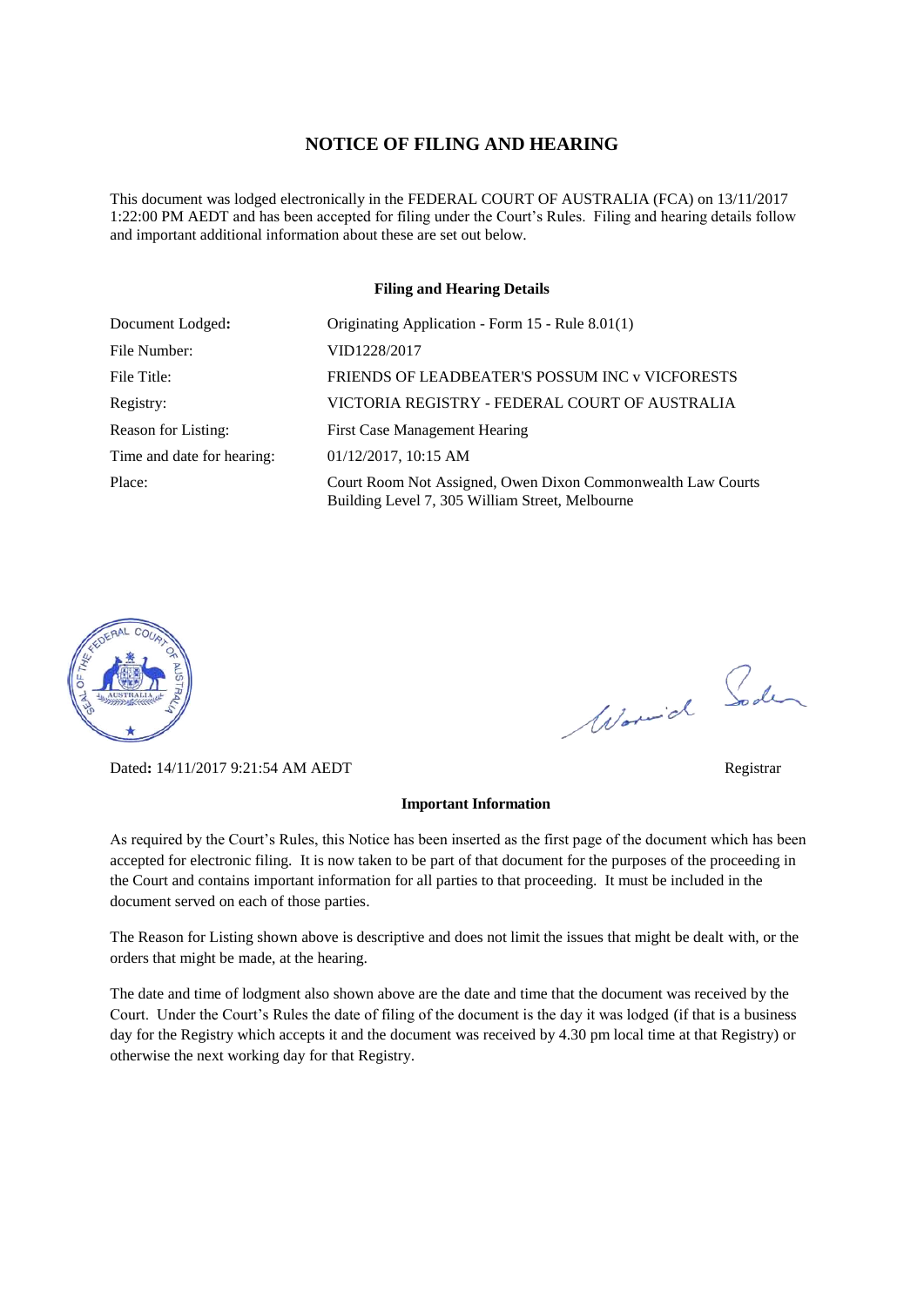### **ORIGINATING APPLICATION**



No.

Federal Court of Australia District Registry: Victoria Division: ACLHR

## **FRIENDS OF LEADBEATER'S POSSUM INC**

Applicant

and

#### **VI CFO RESTS**

Respondent

To the Respondent

The Applicant applies for the relief set out in this application.

The Court will hear this application, or make orders for the conduct of the proceeding, at the time and place stated below. If you or your lawyer do not attend, then the Court may make orders in your absence.

You must file a notice of address for service (Form 10) in the Registry before attending Court or taking any other steps in the proceeding.

## **Time and date for hearing:**

**Place:** 305 William Street, Melbourne VIC.

The Court ordered that the time for serving this application be abridged to

Date:

Signed by an officer acting with the authority of the District Registrar

| Date of document: 13 November 2017         |                                                |     |                  |  |
|--------------------------------------------|------------------------------------------------|-----|------------------|--|
| Filed on behalf of                         | The Applicant                                  |     |                  |  |
| Prepared by                                | Danya Jacobs                                   |     |                  |  |
| Law firm                                   | Environmental Justice Australia                |     |                  |  |
| Tel<br>$(03)$ 8341 3100                    |                                                | Fax | $(03)$ 8341 3111 |  |
| Email<br>danya.jacobs@envirojustice.org.au |                                                |     |                  |  |
| <b>Address for service</b>                 | Level 3, 60 Leicester Street, Carlton Vic 3053 |     |                  |  |
|                                            |                                                |     |                  |  |

[Version 2 form approved 09/05/2013)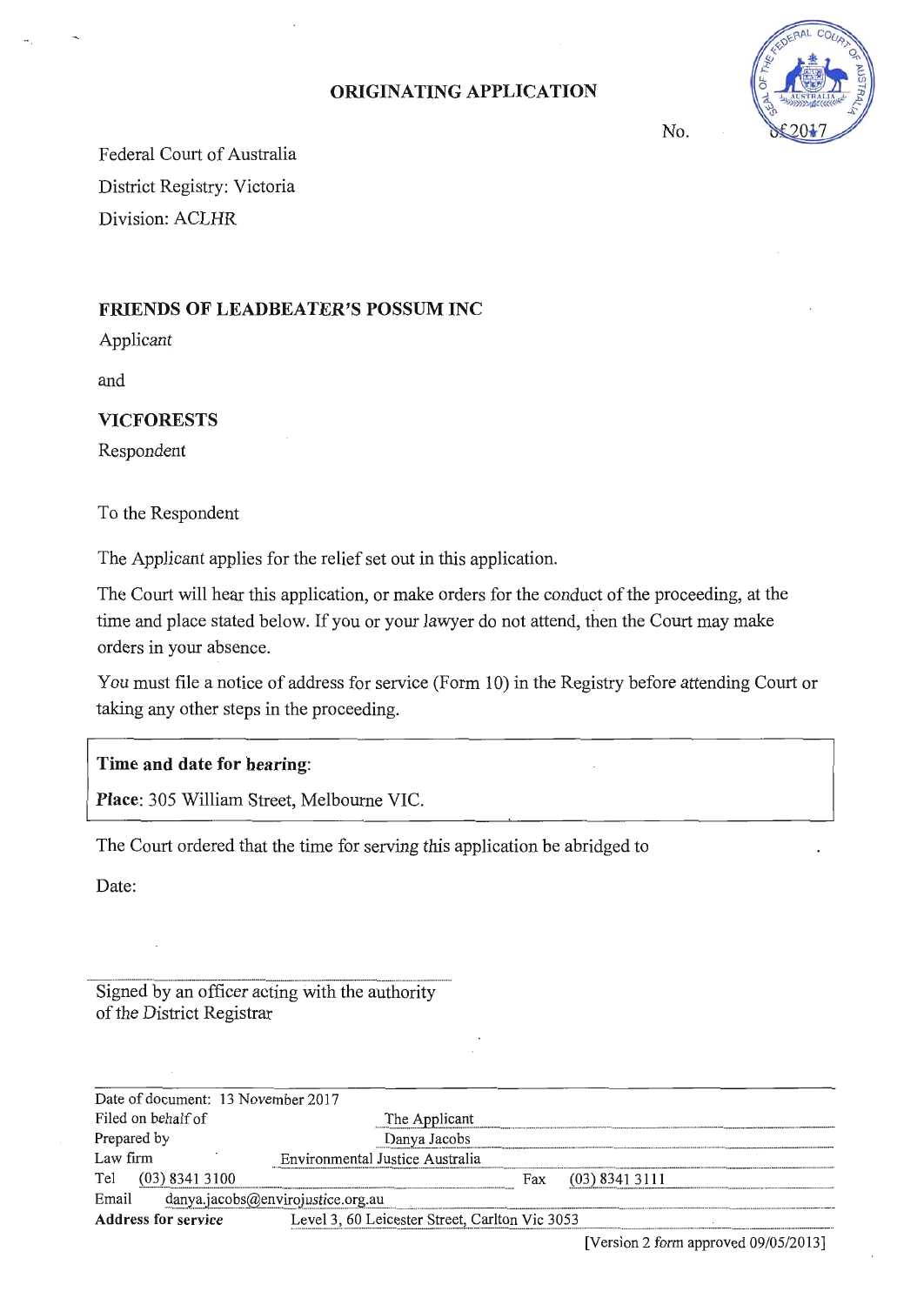

#### **Details of claim**

- 1. An injunction pursuant to s 475(2) of the *Environment Protection and Biodiversity Conservation Act 1999* (Cth) **(EPBC Act)** restraining the Respondent from:
	- a. undertaking; or
	- b. authorising;

any forestry operations in the scheduled coupes in contravention of s 18 of the EPBC Act.

- 2. An order pursuant to s 475(3) of the EPBC Act that the Respondent set aside an area of forest that is protected from logging in order to mitigate the significant impact on the Leadbeater's Possum caused by the Respondent's contraventions of s 18 of the EPBC Act.
- 3. An order pursuant to s 475(3) of the EPBC Act that the Respondent set aside an area of forest that is protected from logging in order to mitigate the significant impact on the Greater Glider caused by the Respondent's contraventions of s 18 of the EPBC Act.
- 4. Costs.
- 5. Such further or other relief as the Court considers just.

#### **Claim for interlocutory relief** .

The Applicant also claims interlocutory relief.

1. An interim injunction pursuant to s 475(5) of the EPBC Act restraining the Respondent from undertaking or authorising any forestry operations in the scheduled coupes until further order.

#### **Applicant's address**

The Applicant's address for service is:

Place: Environmental Justice Australia, Level 3, 60 Leicester Street, Carlton VIC 3053.

Email: danya.jacobs@envirojustice.org.au

The Applicant's address is PO Box 1175 Healesville VIC 3777.